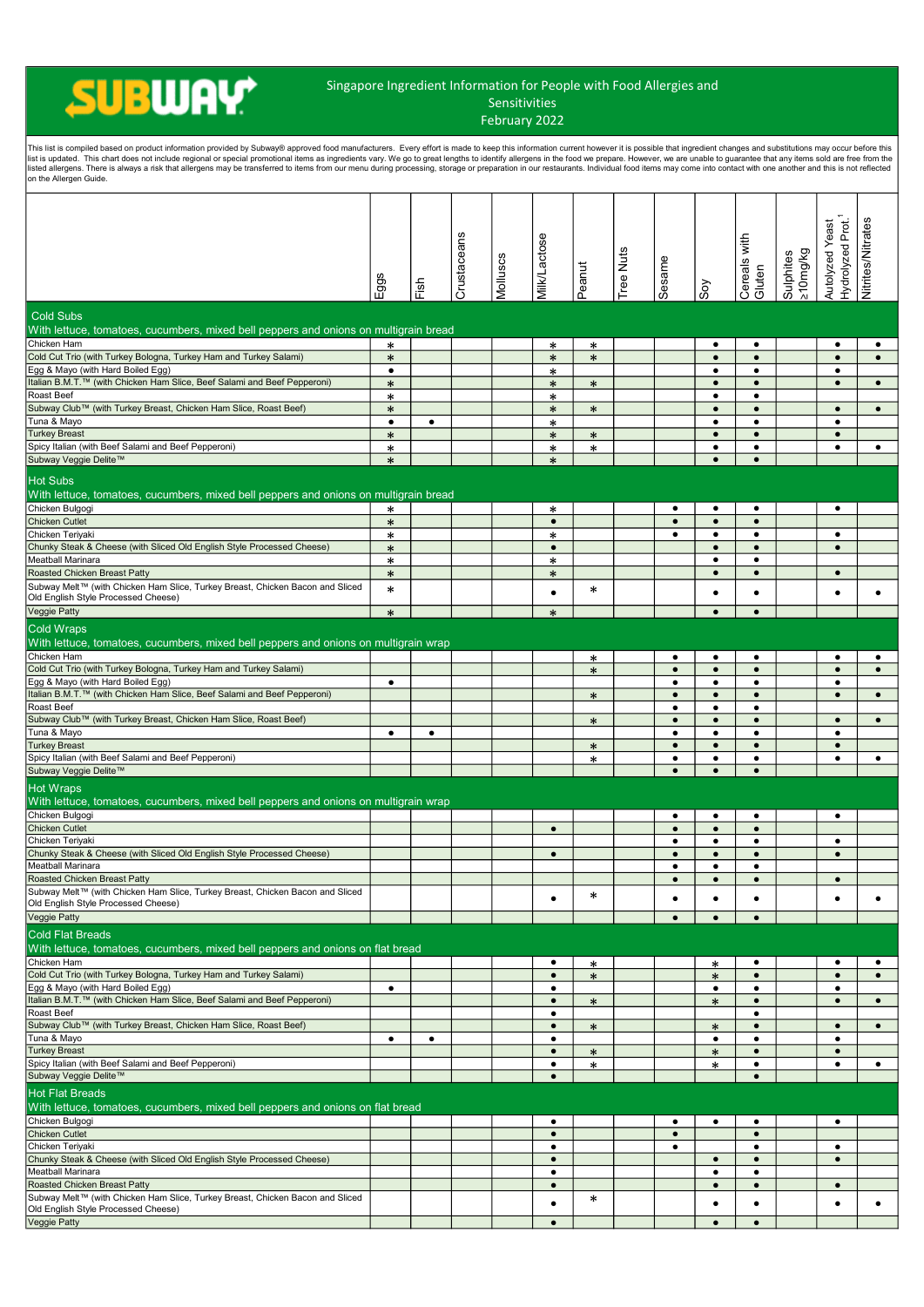|                                                                                                                |                        |           | Crustaceans | Molluscs | Milk/Lactose           | Peanut           | Tree Nuts   | Sesame    |                        | Cereals with<br>Gluten |                        | Hydrolyzed Prot.<br>Autolyzed Yeast | Nitrites/Nitrates      |
|----------------------------------------------------------------------------------------------------------------|------------------------|-----------|-------------|----------|------------------------|------------------|-------------|-----------|------------------------|------------------------|------------------------|-------------------------------------|------------------------|
|                                                                                                                | Eggs                   | Fish      |             |          |                        |                  |             |           | Soy                    |                        | sy/buu01<<br>Sulphites |                                     |                        |
| <b>Cold Salads</b>                                                                                             |                        |           |             |          |                        |                  |             |           |                        |                        |                        |                                     |                        |
| With lettuce, tomatoes,cucumbers, mixed bell peppers, onions, beetroot, carrots, pickles, olives and jalapenos |                        |           |             |          |                        |                  |             |           |                        |                        |                        |                                     |                        |
| Chicken Ham<br>Cold Cut Trio (with Turkey Bologna, Turkey Ham and Turkey Salami)                               |                        |           |             |          |                        | $\ast$<br>$\ast$ |             |           | ∗<br>$\ast$            | $\ast$<br>$\ast$       |                        | $\bullet$<br>$\bullet$              | $\bullet$<br>$\bullet$ |
| Egg & Mayo (with Hard Boiled Egg)                                                                              | $\bullet$              |           |             |          |                        |                  |             |           | $\bullet$              |                        |                        | $\bullet$                           |                        |
| Italian B.M.T.™ (with Chicken Ham Slice, Beef Salami and Beef Pepperoni)                                       |                        |           |             |          |                        | $\ast$           |             |           | $\ast$                 | $\ast$                 |                        | $\bullet$                           | $\bullet$              |
| Roast Beef<br>Subway Club™ (with Turkey Breast, Chicken Ham Slice, Roast Beef)                                 |                        |           |             |          |                        | $\ast$           |             |           | $\ast$                 | $\ast$                 |                        | $\bullet$                           | $\bullet$              |
| Tuna & Mayo                                                                                                    | $\bullet$              | $\bullet$ |             |          |                        |                  |             |           | $\bullet$              |                        |                        | $\bullet$                           |                        |
| <b>Turkey Breast</b>                                                                                           |                        |           |             |          |                        | $\ast$           |             |           | $\ast$                 | $\ast$                 |                        | $\bullet$                           |                        |
| Spicy Italian (with Beef Salami and Beef Pepperoni)<br>Subway Veggie Delite™                                   |                        |           |             |          |                        | *                |             |           | $\ast$                 | $\ast$                 |                        | $\bullet$                           | $\bullet$              |
| <b>Hot Salads</b>                                                                                              |                        |           |             |          |                        |                  |             |           |                        |                        |                        |                                     |                        |
| With lettuce, tomatoes,cucumbers, mixed bell peppers, onions, beetroot, carrots, pickles, olives and jalapenos |                        |           |             |          |                        |                  |             |           |                        |                        |                        |                                     |                        |
| Chicken Bulgogi                                                                                                |                        |           |             |          |                        |                  |             | $\bullet$ | $\bullet$              | $\bullet$              |                        | $\bullet$                           |                        |
| <b>Chicken Cutlet</b>                                                                                          |                        |           |             |          | $\bullet$              |                  |             | $\bullet$ |                        | $\bullet$              |                        |                                     |                        |
| Chicken Teriyaki<br>Chunky Steak & Cheese (with Sliced Old English Style Processed Cheese)                     |                        |           |             |          | $\bullet$              |                  |             | $\bullet$ | $\bullet$              |                        |                        | $\bullet$<br>$\bullet$              |                        |
| Meatball Marinara                                                                                              |                        |           |             |          |                        |                  |             |           | $\bullet$              | $\bullet$              |                        |                                     |                        |
| Roasted Chicken Breast Patty                                                                                   |                        |           |             |          |                        |                  |             |           | $\bullet$              |                        |                        | $\bullet$                           |                        |
| Subway Melt™ (with Chicken Ham Slice, Turkey Breast, Chicken Bacon and Sliced                                  |                        |           |             |          | ٠                      | ∗                |             |           | $\bullet$              | ∗                      |                        | $\bullet$                           | $\bullet$              |
| Old English Style Processed Cheese)<br>Veggie Patty                                                            |                        |           |             |          |                        |                  |             |           | $\bullet$              | $\bullet$              |                        |                                     |                        |
| <b>Breakfast Subs</b>                                                                                          |                        |           |             |          |                        |                  |             |           |                        |                        |                        |                                     |                        |
| With egg omelette and sliced old english style processed cheese on multigrain bread                            |                        |           |             |          |                        |                  |             |           |                        |                        |                        |                                     |                        |
| Chicken Bacon, Egg & Cheese                                                                                    | $\bullet$              |           |             |          | $\bullet$              |                  |             |           | $\bullet$              | $\bullet$              |                        | $\bullet$                           | $\bullet$              |
| Chicken Ham, Egg & Cheese                                                                                      | $\bullet$              |           |             |          | $\bullet$              | $\ast$           |             |           | $\bullet$              | $\bullet$              |                        | $\bullet$                           | $\bullet$              |
| Chicken Sausage, Egg & Cheese                                                                                  | $\bullet$              |           |             |          | $\bullet$              |                  |             |           | $\bullet$              | $\bullet$              |                        | $\bullet$                           |                        |
| Egg & Cheese<br><b>Breakfast Flat Breads</b>                                                                   | $\bullet$              |           |             |          | $\bullet$              |                  |             |           | $\bullet$              | $\bullet$              |                        |                                     |                        |
| With egg omelette and sliced old english style processed cheese on flat bread                                  |                        |           |             |          |                        |                  |             |           |                        |                        |                        |                                     |                        |
| Chicken Bacon, Egg & Cheese                                                                                    | $\bullet$              |           |             |          | $\bullet$              |                  |             |           | $\bullet$              | $\bullet$              |                        | $\bullet$                           | $\bullet$              |
| Chicken Ham, Egg & Cheese                                                                                      | $\bullet$              |           |             |          | $\bullet$              | $\ast$           |             |           | $\ast$                 | $\bullet$              |                        | $\bullet$                           | $\bullet$              |
| Chicken Sausage, Egg & Cheese                                                                                  | $\bullet$<br>$\bullet$ |           |             |          | $\bullet$<br>$\bullet$ |                  |             |           | $\bullet$              | $\bullet$<br>$\bullet$ |                        | $\bullet$                           |                        |
| Egg & Cheese<br><b>Toasties</b>                                                                                |                        |           |             |          |                        |                  |             |           |                        |                        |                        |                                     |                        |
| With shredded mozzarella on italian white bread                                                                |                        |           |             |          |                        |                  |             |           |                        |                        |                        |                                     |                        |
| Chicken & Cheese                                                                                               | ∗                      |           |             |          | $\bullet$              |                  |             |           | $\bullet$              | $\bullet$              |                        | $\bullet$                           |                        |
| Egg & Mayo with Cheese                                                                                         | $\bullet$              |           |             |          | $\bullet$              |                  |             |           | $\bullet$              | $\bullet$              |                        | $\bullet$                           |                        |
| Mushroom & Cheese                                                                                              | ∗                      |           |             |          | $\bullet$              |                  |             |           | $\bullet$              | $\bullet$              |                        | $\bullet$                           |                        |
| Soups                                                                                                          |                        |           |             |          |                        |                  |             |           |                        |                        |                        |                                     |                        |
| Brocolli & Cheese<br><b>Rustic Tomato</b>                                                                      |                        |           |             |          | $\bullet$              |                  |             |           | $\bullet$              |                        |                        |                                     |                        |
| Wild Mushroom                                                                                                  |                        |           |             |          | $\bullet$              |                  |             |           | $\bullet$              |                        |                        |                                     |                        |
| Sides                                                                                                          |                        |           |             |          |                        |                  |             |           |                        |                        |                        |                                     |                        |
| Hashbrown                                                                                                      |                        |           |             |          |                        |                  |             |           |                        |                        |                        |                                     |                        |
| Macaroni & Cheese                                                                                              | $\bullet$              |           |             |          | $\bullet$              |                  |             |           | $\bullet$              | $\bullet$              |                        |                                     |                        |
| Cookies                                                                                                        |                        |           |             |          |                        |                  |             |           |                        |                        |                        |                                     |                        |
| Chocolate Chip                                                                                                 | $\bullet$              |           |             |          | $\bullet$              | ∗                | $\ast$      |           | $\bullet$              | $\bullet$              |                        |                                     |                        |
| Double Chocolate Chip<br>Oatmeal Raisin                                                                        | $\bullet$<br>$\bullet$ |           |             |          | $\bullet$<br>$\bullet$ | $\ast$<br>$\ast$ | $\ast$<br>∗ |           | $\bullet$<br>$\bullet$ | $\bullet$<br>$\bullet$ |                        |                                     |                        |
| <b>Peanut Butter</b>                                                                                           | $\bullet$              |           |             |          | $\bullet$              | $\bullet$        | $\ast$      |           | $\bullet$              | $\bullet$              |                        |                                     |                        |
| Raspberry Cheesecake                                                                                           | $\bullet$              |           |             |          | ٠                      | $\ast$           | ∗           |           | $\bullet$              | $\bullet$              |                        |                                     |                        |
| White Chip Macadamia Nut                                                                                       | $\bullet$              |           |             |          | $\bullet$              | $\ast$           | $\bullet$   |           | $\bullet$              | $\bullet$              |                        |                                     |                        |
| <b>Breads</b>                                                                                                  |                        |           |             |          |                        |                  |             |           |                        |                        |                        |                                     |                        |
| Flatbread<br>Subway® Garlic Bread                                                                              | $\ast$                 |           |             |          | ٠<br>$\ast$            |                  |             |           | $\bullet$              | $\bullet$<br>$\bullet$ |                        |                                     |                        |
| Subway® Honey Oat Bread                                                                                        | $\ast$                 |           |             |          | $\ast$                 |                  |             |           | $\bullet$              | $\bullet$              |                        |                                     |                        |
| Subway® Italian White Bread                                                                                    | $\ast$                 |           |             |          | $\ast$                 |                  |             |           | $\bullet$              | $\bullet$              |                        |                                     |                        |
| Subway® Multigrain Bread<br>Subway® Parmesan Oregano Bread                                                     | $\ast$<br>$\ast$       |           |             |          | $\ast$<br>$\bullet$    |                  |             |           | $\bullet$<br>$\bullet$ | $\bullet$<br>$\bullet$ |                        |                                     |                        |
| Wrap, Multigrain                                                                                               |                        |           |             |          |                        |                  |             | $\bullet$ | $\bullet$              | $\bullet$              |                        |                                     |                        |
| Meat, Poultry, Egg, Seafood & Vegetarian                                                                       |                        |           |             |          |                        |                  |             |           |                        |                        |                        |                                     |                        |
| Beef Pepperoni                                                                                                 |                        |           |             |          |                        | $\ast$           |             |           | $\ast$                 | $\ast$                 |                        | $\bullet$                           | $\bullet$              |
| Beef Salami                                                                                                    |                        |           |             |          |                        | $\ast$           |             |           | $\ast$                 | $\ast$                 |                        | $\bullet$                           | $\bullet$              |
| Chicken Bacon<br>Chicken Bulgogi                                                                               |                        |           |             |          |                        | $\ast$           |             | $\bullet$ | $\bullet$<br>$\bullet$ | ∗<br>$\bullet$         |                        | $\bullet$<br>$\bullet$              | $\bullet$              |
| Chicken Cutlet                                                                                                 |                        |           |             |          | $\bullet$              |                  |             | $\bullet$ |                        | $\bullet$              |                        |                                     |                        |
| Chicken Ham (sliced)                                                                                           |                        |           |             |          |                        | $\ast$           |             |           | $\ast$                 | $\ast$                 |                        | $\bullet$                           | $\bullet$              |
| Chicken Sausage                                                                                                |                        |           |             |          |                        |                  |             |           | $\bullet$              |                        |                        | $\bullet$                           |                        |
| Chicken Teriyaki<br>Chunky Steak                                                                               |                        |           |             |          |                        |                  |             | $\bullet$ | $\bullet$              |                        |                        | $\bullet$<br>$\bullet$              |                        |
| Egg & Mayo (with Hard Boiled Egg)                                                                              | $\bullet$              |           |             |          |                        |                  |             |           | $\bullet$              |                        |                        | $\bullet$                           |                        |
| Egg (Omelette)                                                                                                 | $\bullet$              |           |             |          |                        |                  |             |           |                        |                        |                        |                                     |                        |
| <b>Meatball Marinara</b><br>Roast Beef                                                                         |                        |           |             |          |                        |                  |             |           | $\bullet$              | $\bullet$              |                        |                                     |                        |
| Roasted Chicken Breast Patty                                                                                   |                        |           |             |          |                        |                  |             |           | $\bullet$              |                        |                        | $\bullet$                           |                        |
| Tuna & Mayo                                                                                                    | $\bullet$              | $\bullet$ |             |          |                        |                  |             |           | $\bullet$              |                        |                        | $\bullet$                           |                        |